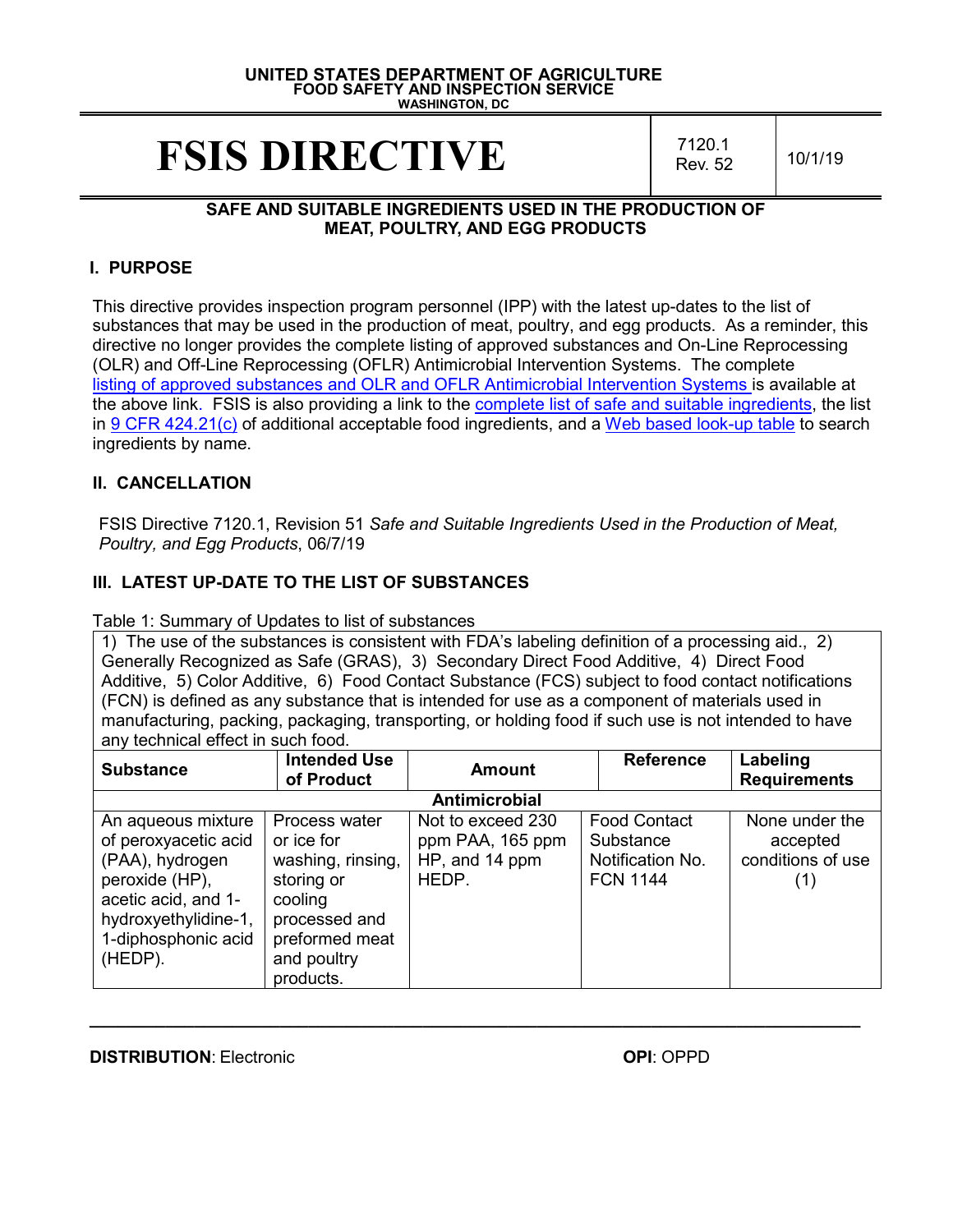| An aqueous mixture<br>of peroxyacetic acid<br>(PAA), hydrogen<br>peroxide (HP),<br>acetic acid, and<br>optionally sulfuric<br>acid, 1-<br>hydroxyethylidine-1,<br>1-diphosphonic acid<br>(HEDP), or<br>dipicolinic acid<br>$(DPA)$ . | (1) Water or ice<br>for washing,<br>rinsing, cooling,<br>or otherwise<br>processing<br>whole or cut<br>meat, including<br>parts, trim, and<br>organs; and, $(2)$<br>water or ice<br>applied to whole<br>or cut poultry<br>including parts,<br>trim, and organs<br>as a spray,<br>wash, rinse, dip,<br>chiller water or<br>scalder water | In either application,<br>not to exceed 220<br>ppm PAA and 85<br>ppm HP. HEDP not<br>to exceed 11 ppm<br>or DPA not to<br>exceed 1.64 ppm<br>with meat<br>carcasses, parts,<br>trim, and organs,<br>and 4.00 ppm with<br>poultry carcasses,<br>parts, trim, and<br>organs.                                                                                                                                                                                                                                                             | <b>Food Contact</b><br>Substance<br>Notification No.<br><b>FCN 887</b>  | None under the<br>accepted<br>conditions of use<br>(6)  |
|--------------------------------------------------------------------------------------------------------------------------------------------------------------------------------------------------------------------------------------|-----------------------------------------------------------------------------------------------------------------------------------------------------------------------------------------------------------------------------------------------------------------------------------------------------------------------------------------|----------------------------------------------------------------------------------------------------------------------------------------------------------------------------------------------------------------------------------------------------------------------------------------------------------------------------------------------------------------------------------------------------------------------------------------------------------------------------------------------------------------------------------------|-------------------------------------------------------------------------|---------------------------------------------------------|
| An aqueous mixture<br>of peroxyacetic acid<br>(PAA), hydrogen<br>peroxide (HP),<br>acetic acid, and<br>optionally sulfuric<br>acid, 1-<br>hydroxyethylidine-1,<br>1-diphosphonic acid<br>(HEDP), or<br>dipicolinic acid<br>(DPA).    | For use in<br>process water<br>used for<br>washing, rinsing,<br>or cooling whole<br>or cut meat or<br>poultry including<br>carcasses,<br>parts, trim, and<br>organs.                                                                                                                                                                    | (1) Final poultry<br>process water not to<br>exceed 1000 ppm<br>PAA and 385 ppm<br>HP. HEDP not to<br>exceed 50 ppm or<br>DPA not to exceed<br>4.00 ppm;<br>$(2)$ Meat<br>applications as a<br>spray not to<br>exceed 400 ppm<br>PAA and 155 ppm<br>HP. HEDP not to<br>exceed 20 ppm, or<br>DPA not to exceed<br>1.64 ppm;<br>(3) Hide wash<br>applications as a<br>spray not to exceed<br>400 ppm PAA and<br>155 ppm HP. HEDP<br>not to exceed 20<br>ppm, or DPA not to<br>exceed 1.64 ppm<br>with a contact time<br>of 5-30 seconds. | <b>Food Contact</b><br>Substance<br>Notification No.<br><b>FCN 1132</b> | None under the<br>accepted<br>conditions of use<br>(6)  |
| An aqueous mixture<br>of peroxyacetic acid<br>(PAA), hydrogen<br>peroxide (HP),<br>acetic acid, and<br>optionally sulfuric<br>acid, 1-<br>hydroxyethylidine-1,                                                                       | (1) Poultry post-<br>main chiller (air<br>or water)<br>secondary<br>processing of<br>whole birds,<br>parts, pieces,<br>skin (on or off);                                                                                                                                                                                                | Not to exceed 2000<br>ppm PAA and 770<br>ppm HP. HEDP not<br>to exceed 100 ppm<br>measured prior to<br>application, or DPA<br>not to exceed 4.00<br>ppm.                                                                                                                                                                                                                                                                                                                                                                               | <b>Food Contact</b><br>Substance<br>Notification No.<br><b>FCN 1419</b> | None under then<br>accepted<br>conditions of use<br>(6) |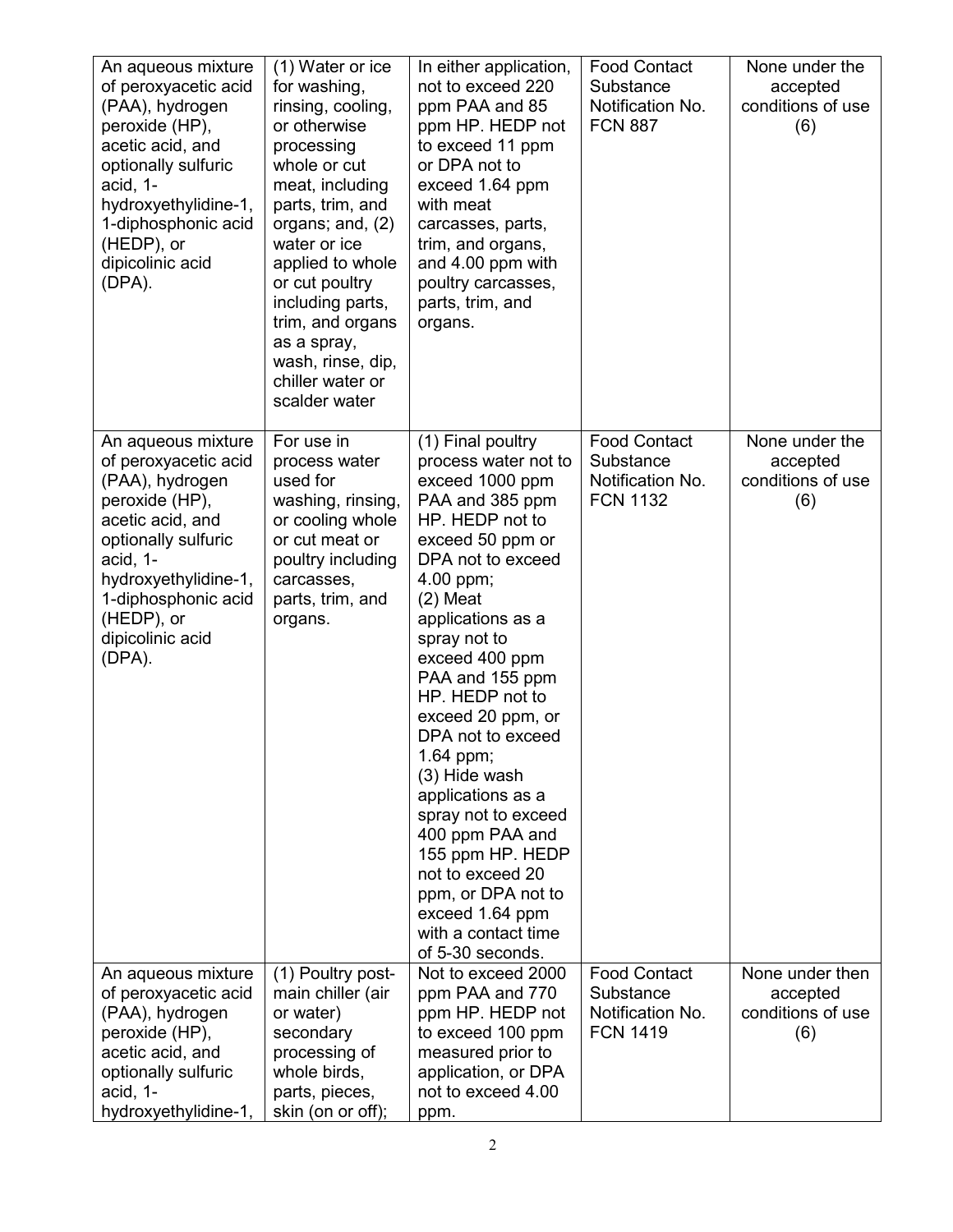| 1-diphosphonic acid<br>(HEDP), or<br>dipicolinic acid<br>(DPA).                                                                                                                                                                    | organs, in the<br>washing, rinsing,<br>cooling and<br>processing of<br>poultry products;<br>(2) poultry use in<br>pre-air chiller dip<br>tanks and post-<br>main water<br>chiller systems<br>as finishing<br>chillers.                                                                                                                                                                                                       |                                                                                                                                                                                                                      |                                                                         |                                                        |
|------------------------------------------------------------------------------------------------------------------------------------------------------------------------------------------------------------------------------------|------------------------------------------------------------------------------------------------------------------------------------------------------------------------------------------------------------------------------------------------------------------------------------------------------------------------------------------------------------------------------------------------------------------------------|----------------------------------------------------------------------------------------------------------------------------------------------------------------------------------------------------------------------|-------------------------------------------------------------------------|--------------------------------------------------------|
| An aqueous solution<br>of peroxyacetic acid<br>(PAA), hydrogen<br>peroxide (HP),<br>acetic acid, and<br>optionally sulfuric<br>acid, 1-<br>hydroxyethylidine-1,<br>1-diphosphonic acid<br>(HEDP), or<br>dipicolinic acid<br>(DPA). | As an<br>antimicrobial<br>agent in: brines,<br>sauces, and<br>marinades to be<br>applied on the<br>surface or<br>injected into<br>processed or<br>unprocessed,<br>cooked or<br>uncooked whole<br>or cut poultry or<br>parts and<br>pieces; $(2)$<br>surface sauces<br>and marinades<br>applied on<br>processed and<br>preformed meat<br>and poultry<br>products as<br>described in 21<br>CFR 170.3(n)<br>$(29)$ and $(34)$ . | Not to exceed 50<br>ppm PAA and 18<br>ppm HP. HEDP not<br>to exceed 6 ppm, or<br>DPA not to exceed<br>0.44 ppm with<br>processed and<br>preformed meat and<br>poultry; and 0.10<br>ppm with sauces,<br>and marinades | <b>Food Contact</b><br>Substance<br>Notification No.<br><b>FCN 1654</b> | None under the<br>accepted<br>conditions of use<br>(1) |
| An aqueous mixture<br>of peroxyacetic acid<br>(PAA), hydrogen<br>peroxide (HP),<br>acetic acid, and<br>optionally sulfuric<br>acid, 1-<br>hydroxyethylidine-1,<br>1-diphosphonic acid<br>(HEDP), or<br>dipicolinic acid<br>(DPA).  | For use in<br>process water or<br>ice used for<br>washing, rinsing<br>or cooling whole<br>or cut meat,<br>including<br>carcasses,<br>hides, parts, trim<br>and organs                                                                                                                                                                                                                                                        | An aqueous mixture<br>not to exceed 1200<br>ppm PAA and 275<br>ppm HP. HEDP not<br>to exceed 33 ppm,<br>or DPA not to<br>exceed 4.00 ppm<br>with poultry<br>carcasses, parts,<br>trim, and organs.                   | <b>Food Contact</b><br>Substance<br>Notification No.<br>1738            | None under the<br>accepted<br>condition                |
| An aqueous mixture<br>of peroxyacetic acid<br>(PAA), hydrogen<br>peroxide (HP),                                                                                                                                                    | Process water<br>and ice used in<br>poultry applied<br>as a spray,                                                                                                                                                                                                                                                                                                                                                           | An aqueous mixture<br>not to exceed 2000<br>ppm PAA and 770<br>ppm HP. HEDP not                                                                                                                                      | <b>Food Contact</b><br>Substance<br>Notification No.<br><b>FCN 1806</b> | None under the<br>accepted<br>conditions of use<br>(3) |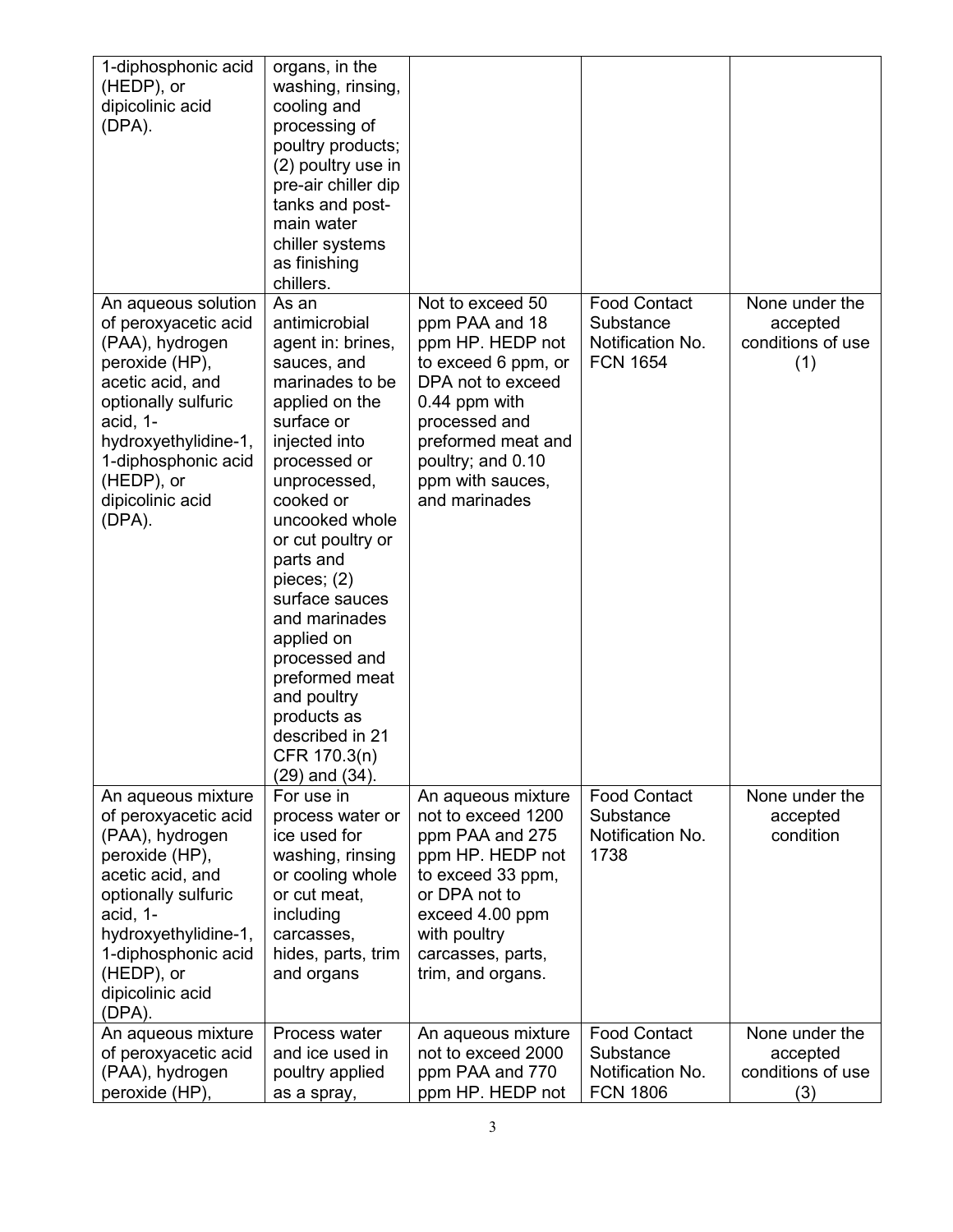| acetic acid, and<br>optionally sulfuric<br>acid, 1-<br>hydroxyethylidine-1,<br>1-diphosphonic acid<br>(HEDP), or<br>dipicolinic acid<br>(DPA).                                                          | wash, rinse, dip,<br>chiller water, low<br>temperature<br>(less than 40)<br>degree)<br>immersion baths<br>or scald water<br>for whole or cut<br>poultry<br>carcasses,<br>parts, trim and<br>organs                                                                                                                                                                                                                                                                                                                                                                                                                                                                                                                                               | to exceed 100 ppm,<br>or DPA not to<br>exceed 4.00 ppm<br>with poultry<br>carcasses, parts,<br>trim, and organs.                                                                                                                                                                                                                                                                                                                                                                                                                                                                 |                                             |                                                        |
|---------------------------------------------------------------------------------------------------------------------------------------------------------------------------------------------------------|--------------------------------------------------------------------------------------------------------------------------------------------------------------------------------------------------------------------------------------------------------------------------------------------------------------------------------------------------------------------------------------------------------------------------------------------------------------------------------------------------------------------------------------------------------------------------------------------------------------------------------------------------------------------------------------------------------------------------------------------------|----------------------------------------------------------------------------------------------------------------------------------------------------------------------------------------------------------------------------------------------------------------------------------------------------------------------------------------------------------------------------------------------------------------------------------------------------------------------------------------------------------------------------------------------------------------------------------|---------------------------------------------|--------------------------------------------------------|
| Aqueous mixture of<br>peroxyacetic acid<br>(PAA), hydrogen<br>peroxide (HP),<br>acetic acid (AA), 1-<br>hydroxyethylidene-<br>1,1-diphosphonic<br>acid (HEDP), and<br>optionally sulfuric<br>acid (SA). | 1) In process<br>water applied as<br>a wash, spray,<br>dip, rinse, chiller<br>water, low-<br>temperature<br>(less than $40^{\circ}$ F)<br>immersion bath,<br>or scald water<br>for whole or cut<br>poultry<br>carcasses,<br>parts, trim, and<br>organs;<br>2) in process<br>water or ice<br>used in washing,<br>rinsing, or<br>cooling whole or<br>cut meat<br>carcasses,<br>parts, trim, and<br>organs;<br>3) in process<br>water, ice, or<br>brine used in<br>washing, rinsing,<br>or cooling<br>processed and<br>pre-formed meat<br>products;<br>4) in process<br>water, ice, or<br>brine used in<br>washing, rinsing,<br>or cooling<br>processed and<br>pre-formed<br>poultry products;<br>5) in brines,<br>marinades, and<br>sauces applied | 1) 2000 ppm PAA,<br>800 ppm HP, and<br>133 ppm HEDP<br>2) 1800 ppm PAA,<br>700 ppm HP, and<br>120 ppm HEDP<br>3) 495 ppm PAA,<br>193 ppm HP, and<br>33 ppm HEDP<br>4) 230 ppm PAA, 90<br>ppm HP, and 15<br>ppm HEDP<br>pH range for the<br>above applications:<br>$2.0 - 12.0$ ; spray<br>contact time: $0.5 -$<br>15 seconds; wash<br>and rinse contact<br>time: 0.5-120<br>seconds; spray<br>pressure: $5 - 120$<br>psi; dip dwell time:<br>$0.5 - 60$ seconds<br>5) 50 ppm PAA, 17<br>ppm HP, and 4 ppm<br><b>HEDP</b><br>6) 2000 ppm PAA,<br>800 ppm HP, and<br>120 ppm HEDP | <b>FCN 1986</b><br>(previously FCN<br>1867) | None under the<br>accepted<br>conditions of use<br>(1) |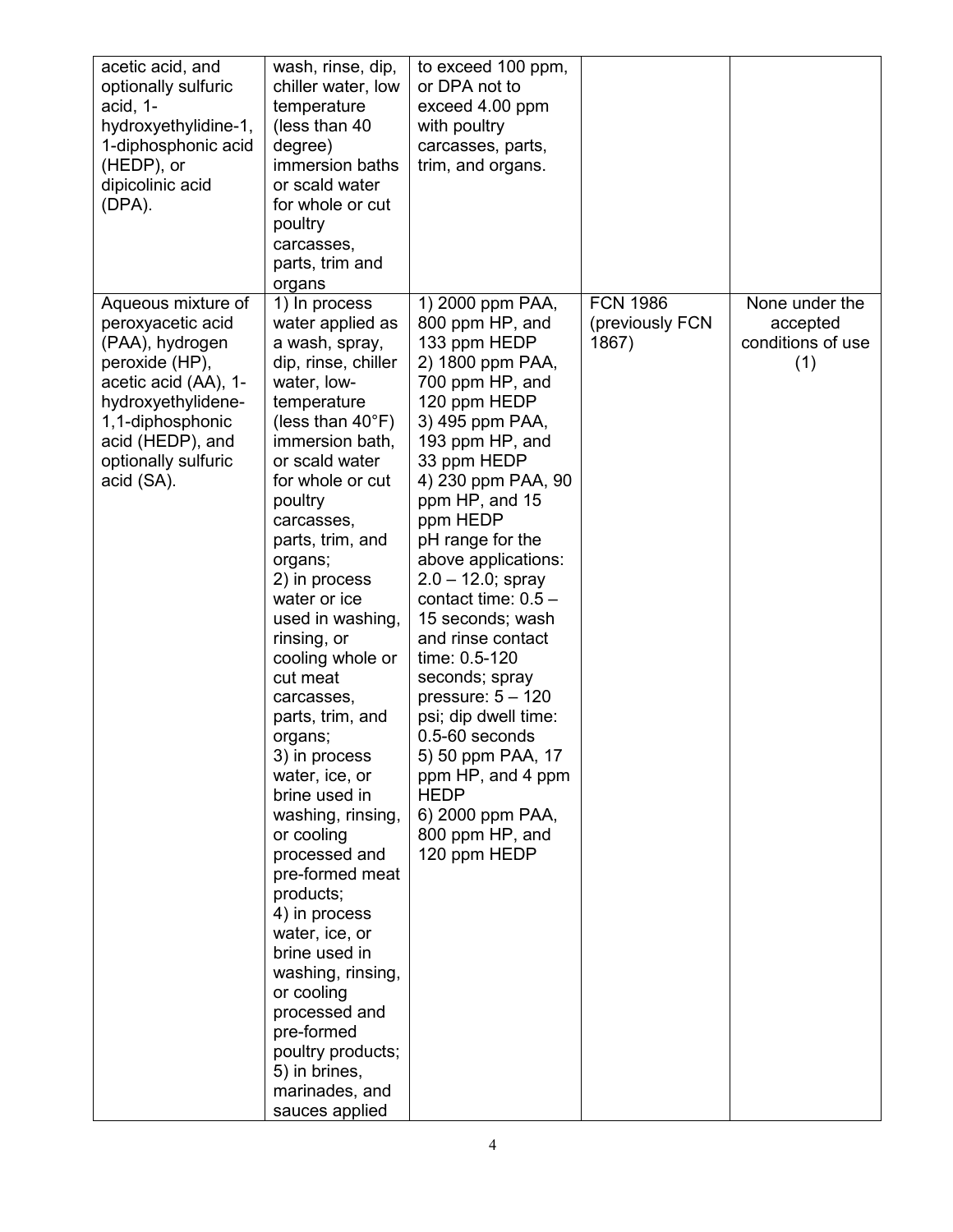|                                                                                                                                                                                                                                                                                                                              | to the surface or<br>injected into<br>processed or<br>unprocessed,<br>cooked or<br>uncooked whole<br>or cut poultry; in<br>sauces and<br>marinades<br>applied to the<br>surface of<br>processed and<br>preformed meat<br>and poultry<br>products;<br>6) in process<br>water used in<br>washing shell<br>eggs. |                                                                                                                                                                                                                                                         |                                                                                                           |                                                           |
|------------------------------------------------------------------------------------------------------------------------------------------------------------------------------------------------------------------------------------------------------------------------------------------------------------------------------|---------------------------------------------------------------------------------------------------------------------------------------------------------------------------------------------------------------------------------------------------------------------------------------------------------------|---------------------------------------------------------------------------------------------------------------------------------------------------------------------------------------------------------------------------------------------------------|-----------------------------------------------------------------------------------------------------------|-----------------------------------------------------------|
| A tablet composed<br>of calcium<br>hypochlorite,<br>sodium chloride,<br>calcium hydroxide,<br>calcium chlorate,<br>calcium carbonate,<br>pentasodium<br>triphosphate, and<br>calcium chloride<br>adjusted to a final<br>solution pH of 6.2 -<br>7.0 using citric<br>acid, sodium<br>bisulfate or other<br>approved acidifier | Poultry<br>carcasses in<br>scald tanks                                                                                                                                                                                                                                                                        | An aqueous<br>mixture not<br>exceeding<br>400 ppm total<br>chlorine at a<br>controlled pH of<br>6.2 to 7.0 in<br>scalder make-up<br>water to achieve<br>0.5 ppm free<br>chlorine residual in<br>the scalder tank                                        | Acceptability<br>determination<br>Sodium<br>bisulfate; GRAS<br>No. 000003<br>Citric acid; 9<br>CFR 424.21 | None under the<br>accepted<br>conditions of use<br>(1)(2) |
| Bacteriophage P100<br>preparation<br>containing<br>potassium lactate                                                                                                                                                                                                                                                         | <b>Various RTE</b><br>meat and poultry<br>products as an<br>antimicrobial<br>agent against<br>Listeria<br>monocytogenes                                                                                                                                                                                       | Bacteriophage P100<br>preparation applied<br>to the surface of the<br>product to achieve a<br>level of $1 \times 10^{17}$ to<br>$1 \times 10^{6}$ plaque<br>forming units (pfu)<br>per gram of product.<br>Potassium lactate<br>not to exceed 50<br>ppm | <b>GRAS Notice</b><br>No. 000218                                                                          | None under the<br>accepted<br>conditions of<br>use $(1)$  |
| <b>Dried Vinegar</b>                                                                                                                                                                                                                                                                                                         | Added to trace<br>lean pork<br>trimmings for<br>use in sausage<br>and pork patties                                                                                                                                                                                                                            | Up to 0.4% dried<br>vinegar to be added<br>to trace lean pork<br>trimmings where the<br>trace lean pork<br>trimmings comprise<br>no more than 15%                                                                                                       | Suitability<br>Determination                                                                              | None under<br>the accepted<br>conditions of<br>use $(1)$  |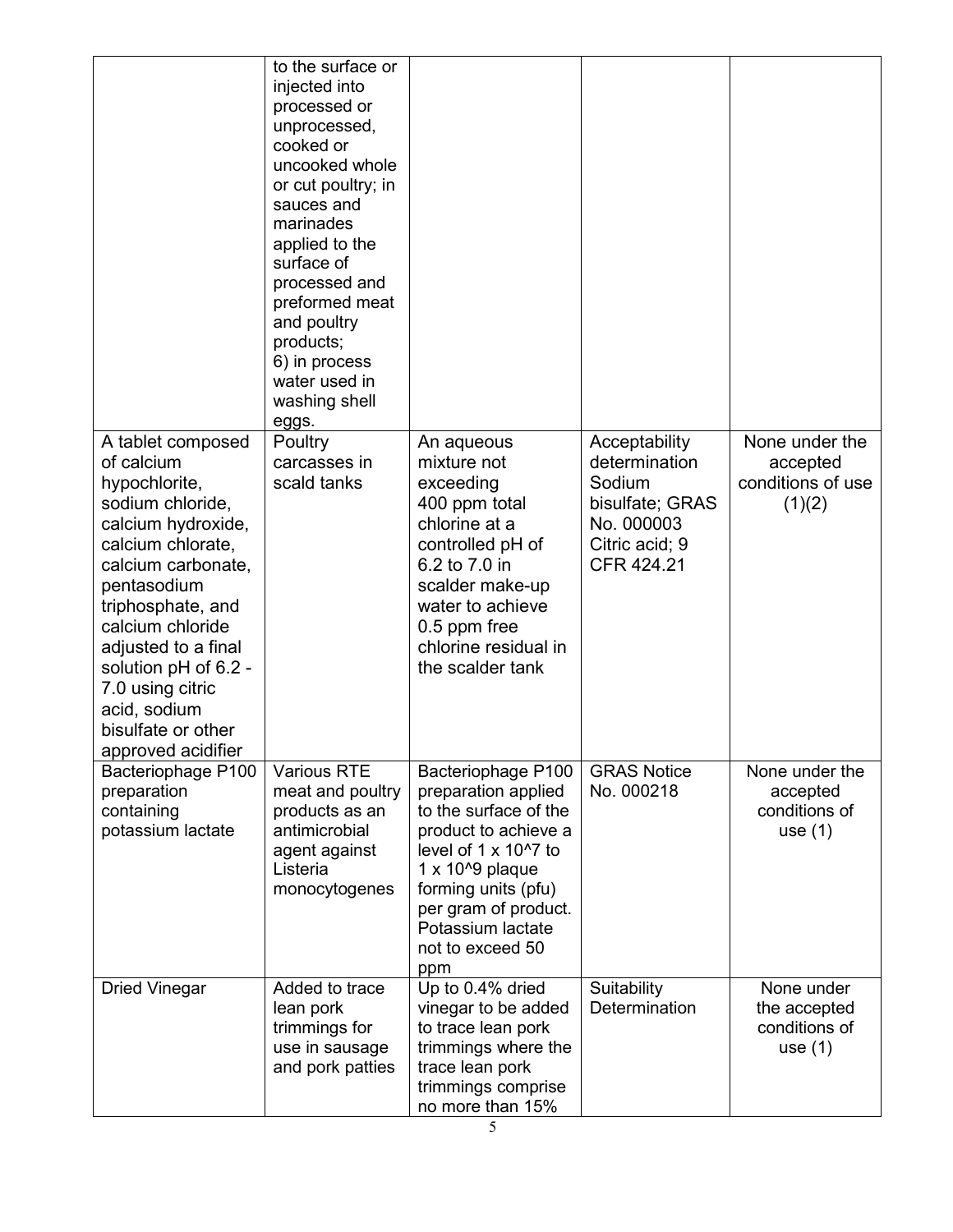|                                                                            |                                                                                                                                                                                                                                                                                                                  | of the total product                                                                                                                                                                                                                                                       |                                  |                                                                                                                                                                                                                                            |
|----------------------------------------------------------------------------|------------------------------------------------------------------------------------------------------------------------------------------------------------------------------------------------------------------------------------------------------------------------------------------------------------------|----------------------------------------------------------------------------------------------------------------------------------------------------------------------------------------------------------------------------------------------------------------------------|----------------------------------|--------------------------------------------------------------------------------------------------------------------------------------------------------------------------------------------------------------------------------------------|
|                                                                            |                                                                                                                                                                                                                                                                                                                  | formulation                                                                                                                                                                                                                                                                |                                  |                                                                                                                                                                                                                                            |
|                                                                            |                                                                                                                                                                                                                                                                                                                  | <b>Miscellaneous</b>                                                                                                                                                                                                                                                       |                                  |                                                                                                                                                                                                                                            |
| Carrageenan,<br>dextrose, and<br>sodium<br>hexametaphosphate<br>(optional) | To aid in<br>suspending<br>insoluble solids<br>in brine before<br>pumping into<br>meat and poultry<br>products                                                                                                                                                                                                   | Up to 0.53 %<br>carrageenan, 0.19<br>% dextrose, and<br>$0.17$ % sodium<br>hexametaphosphate<br>(optional) to<br>suspend insoluble<br>solids in a brine<br>solution                                                                                                        | Acceptability<br>determination   | None under the<br>accepted<br>conditions of use<br>(1)                                                                                                                                                                                     |
| Fungal protease<br>produced by<br>Aspergillus oryzae                       | To hydrolyze<br>finely ground<br>poultry and<br>meat to facilitate<br>reduction of<br>particle size<br>and/or liquefy to<br>make<br>homogenous<br>slurries, purees,<br>and broths, and<br>to reduce<br>gelation and<br>viscosity of<br>finely ground<br>meat and<br>poultry, broths,<br>stocks, and<br>extracts. | 1) Enzeco Protease<br>FNP at levels of up<br>to $0.2\%$ of the<br>enzyme per batch,<br>as calculated by<br>solids content.<br>2) Enzeco Fungal<br>Protease<br>Concentrate MG at<br>levels of up to 0.5%<br>of the enzyme per<br>batch, as calculated<br>by solids content. | <b>GRAS Notice</b><br>No. 000090 | Listed by<br>common or usual<br>name in the<br>ingredients<br>statement (2)                                                                                                                                                                |
| Solution of sodium<br>chloride                                             | Chilling poultry<br>carcasses to<br>improve chilling<br>efficiency, meat<br>tenderness, and<br>as an<br>antimicrobial<br>agent.                                                                                                                                                                                  | Sodium chloride up<br>to 4% in poultry<br>chilling water                                                                                                                                                                                                                   | 9 CFR 381.120                    | Listed as<br>"tenderized with<br>sodium chloride"<br>or "tenderized<br>with salt"<br>contiguous to the<br>product name (2)                                                                                                                 |
| <b>Steviol Glycosides</b><br>with Rebaudioside<br>A and Stevioside         | A non-nutritive<br>sweetener<br>in cured and<br>uncured meat<br>and poultry<br>products                                                                                                                                                                                                                          | At a maximum use<br>level of 2500 ppm of<br>the total product                                                                                                                                                                                                              | <b>GRAS Notice</b><br>No. 790    | Listed as "steviol<br>glycosides (purity<br>greater than or<br>equal to 95%),"<br>"highly refined<br>steviol glycosides<br>at a purity greater<br>than or equal to<br>95%," or "high<br>purity steviol<br>glycosides<br>$(≥95%),$ " in the |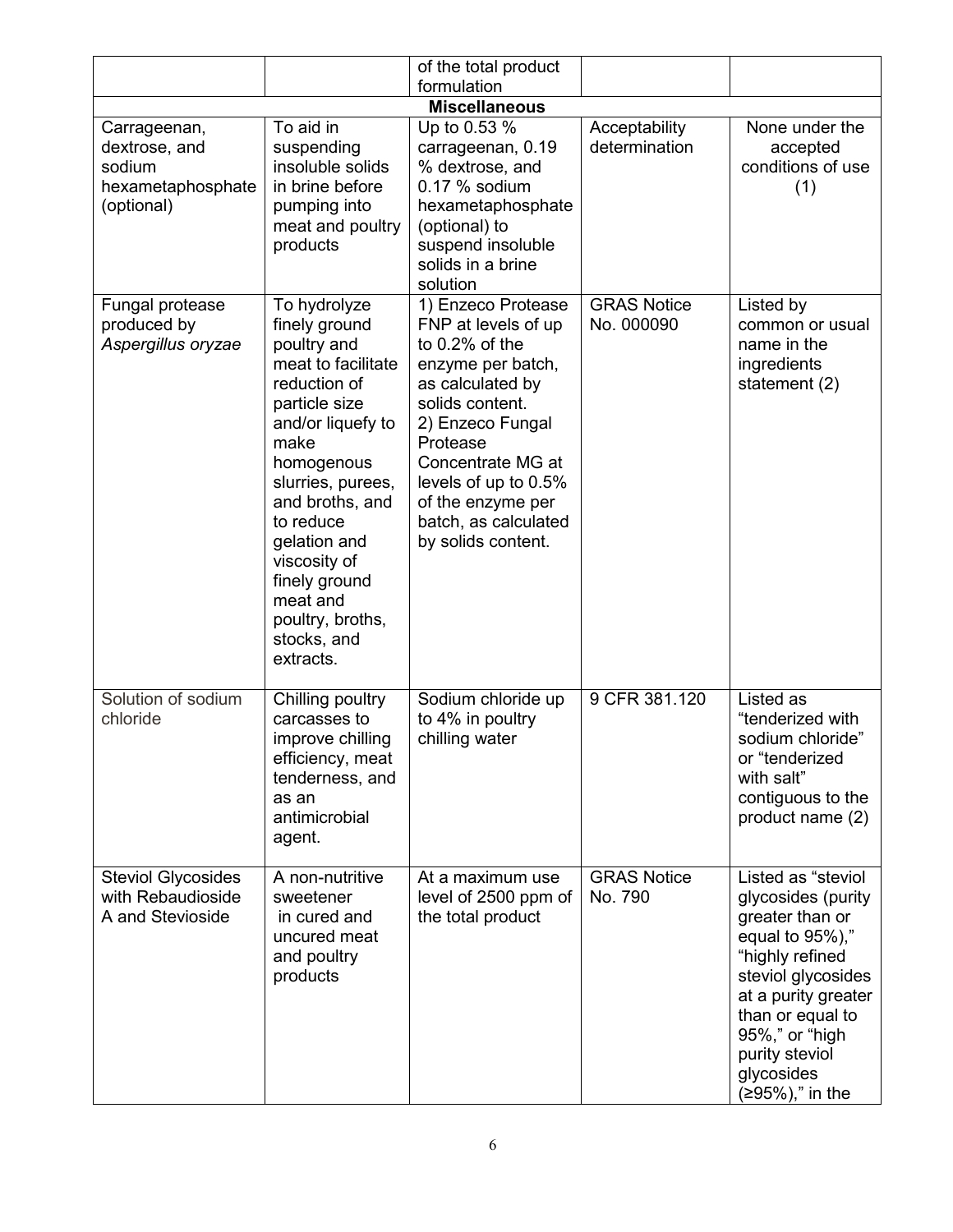|                                                                                       |                                                                                                                                                                                   |                                                                                                                                                                                                |                                                                                                                                                                                                                                                                                                | ingredients<br>statement                                                    |
|---------------------------------------------------------------------------------------|-----------------------------------------------------------------------------------------------------------------------------------------------------------------------------------|------------------------------------------------------------------------------------------------------------------------------------------------------------------------------------------------|------------------------------------------------------------------------------------------------------------------------------------------------------------------------------------------------------------------------------------------------------------------------------------------------|-----------------------------------------------------------------------------|
| Thermolysin<br>enzyme preparation<br>produced by<br>Geobacillus<br>stearothermophilus | To hydrolyze<br>finely ground<br>poultry and meat<br>to facilitate<br>reduction of<br>particle size<br>and/or liquefy to<br>make<br>homogenous<br>slurries, purees,<br>and broths | Amano Thermoace<br>PC10F at levels of<br>up to 0.3% of the<br>enzyme per batch,<br>as calculated by<br>solids content.                                                                         | <b>GRAS Notice</b><br>No. 000598                                                                                                                                                                                                                                                               | Listed by<br>common or usual<br>name in the<br>ingredients<br>statement (2) |
|                                                                                       |                                                                                                                                                                                   | List of Approved On-Line Reprocessing (OLR) Antimicrobial Systems for Poultry                                                                                                                  |                                                                                                                                                                                                                                                                                                |                                                                             |
| <b>Approved OLR</b><br><b>System</b>                                                  | Company<br>Name/<br><b>Distributor</b>                                                                                                                                            | <b>Substance</b>                                                                                                                                                                               | <b>PPM</b><br><b>Concentration</b>                                                                                                                                                                                                                                                             | <b>Method of</b><br><b>Application</b>                                      |
| <b>Birkoside MP-2</b>                                                                 | Envirotech,<br>Birko Corp.                                                                                                                                                        | Peroxyacetic acid<br>(PAA), hydrogen<br>peroxide (HP),<br>acetic acid, and<br>optionally 1-<br>hydroxyethylidine-1,<br>1-diphosphonic acid<br>(HEDP), or<br>dipicolinic acid<br>(DPA). FCN 887 | PAA between<br>80-150 ppm, HP<br>not to exceed<br>110 ppm, HEDP<br>not to exceed 13<br>ppm or DPA<br>concentration not<br>to exceed 4.00<br>ppm. $pH$ 3.0 $-$<br>7.0, contact time<br>between<br>$3 - 30$ seconds.                                                                             | Spray cabinet                                                               |
| ChemSan RBR-22                                                                        | <b>EnviroTech</b>                                                                                                                                                                 | Peroxyacetic acid<br>(PAA), hydrogen<br>peroxide (HP), etic<br>acid, and optionally<br>1-hydroxyethylidine-<br>1, 1-diphosphonic<br>acid (HEDP), or<br>dipicolinic acid<br>(DPA). (FCN 1806)   | An aqueous<br>mixture of PAA<br>between 80-<br>2000 ppm and<br>HP not to exceed<br>770 ppm. HEDP<br>not to exceed<br>100 ppm, or DPA<br>concentration not<br>to exceed 4.00<br>ppm. pH<br>between 2.0-<br>7.0; contact time<br>1) spray cabinet,<br>15-120 seconds<br>2) dip, 5-40<br>seconds. | 1) Spray Cabinet<br>2) Dip                                                  |
| ChemSan RBR-XC<br><b>ChemSan RBR-XL</b>                                               | Envirotech                                                                                                                                                                        | Peroxyacetic acid<br>(PAA), hydrogen<br>peroxide (HP),<br>acetic acid, and<br>optionally 1-<br>hydroxyethylidine-1,<br>1-diphosphonic acid                                                     | The<br>concentrated<br>PAA formula is<br>diluted and is to<br>be supplied to<br>the application at<br>a concentration                                                                                                                                                                          | 1) Spray Cabinet<br>2) Dip                                                  |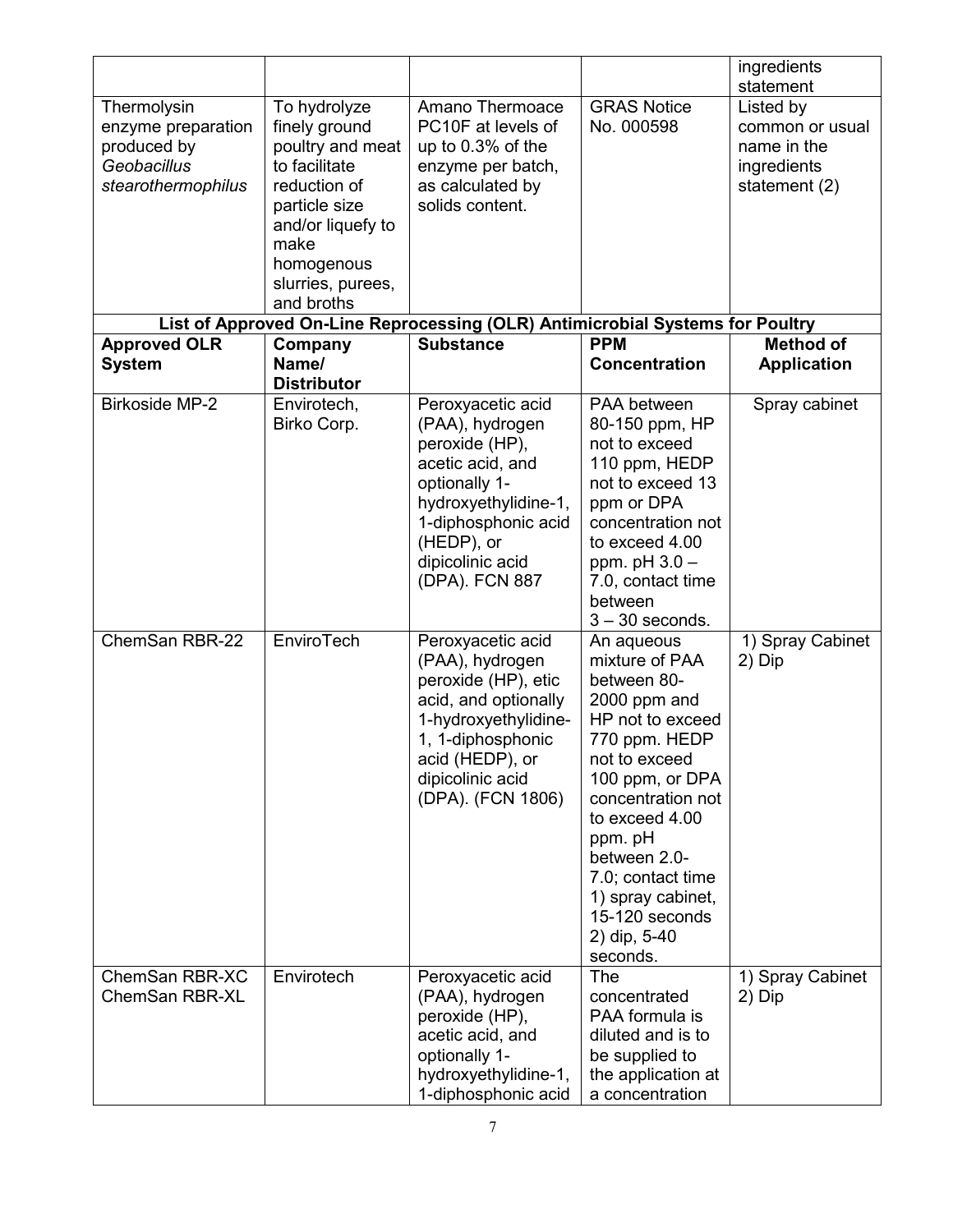|                                     |                                      | (HEDP), or<br>dipicolinic acid<br>(DPA). (FCN 1806)                                                                                                                                                                             | of: PAA between<br>$80 - 2000$ ppm<br>and HP not to<br>exceed 770 ppm.<br>HEDP not to<br>exceed 100 ppm<br>or DPA<br>concentration not<br>to exceed 4.00<br>ppm. $pH 2.0 -$<br>7.0, contact time<br>1) spray cabinet,<br>$15 - 120$<br>seconds 2) dip, 5<br>- 40 seconds.                                                                                           |                              |
|-------------------------------------|--------------------------------------|---------------------------------------------------------------------------------------------------------------------------------------------------------------------------------------------------------------------------------|---------------------------------------------------------------------------------------------------------------------------------------------------------------------------------------------------------------------------------------------------------------------------------------------------------------------------------------------------------------------|------------------------------|
| Pathiclean ™                        | TOMCO <sub>2</sub><br><b>Systems</b> | A blend of<br>peroxyacetic<br>acid, hydrogen<br>peroxide, acetic<br>acid, and optionally<br>$1-$<br>hydroxyethylidine-1,<br>1-diphosphonic acid<br>(HEDP), or<br>dipicolinic acid<br>(DPA). (FCN 887)                           | PAA not to<br>exceed 220 ppm,<br>HP not to exceed<br>110 ppm and<br>acetic acid,<br>HEDP not to<br>exceed 13 ppm<br>or DPA<br>concentration not<br>to exceed 4.00<br>ppm. Contact<br>time minimum of<br>10 seconds.<br>Delivery<br>pressure: 5-170<br>psi, pH: 3-7                                                                                                  | IOBW/spray<br>cabinet system |
| Pathiclean<br><b>TOMCO2 Systems</b> | <b>TOMCO</b><br>Equipment Co.        | Concentrated<br>formula of<br>Peroxyacetic acid<br>(PAA), hydrogen<br>peroxide (HP),<br>acetic acid, and<br>optionally 1-<br>hydroxyethylidine-1,<br>1-diphosphonic acid<br>(HEDP), or<br>dipicolinic acid<br>(DPA). (FCN 1806) | The<br>concentrated<br>PAA formula is<br>diluted and is to<br>be supplied to<br>the application at<br>a<br>concentration of:<br>PAA between 80<br>- 2000ppm, HP<br>not to exceed<br>770 ppm. HEDP<br>not to exceed<br>100 ppm, or DPA<br>concentration not<br>to exceed 4.00<br>ppm.<br>pH 2.0 - 7.0,<br>contact time<br>1) spray cabinet,<br>$15 - 120$<br>seconds | 1) Spray Cabinet<br>2) Dip   |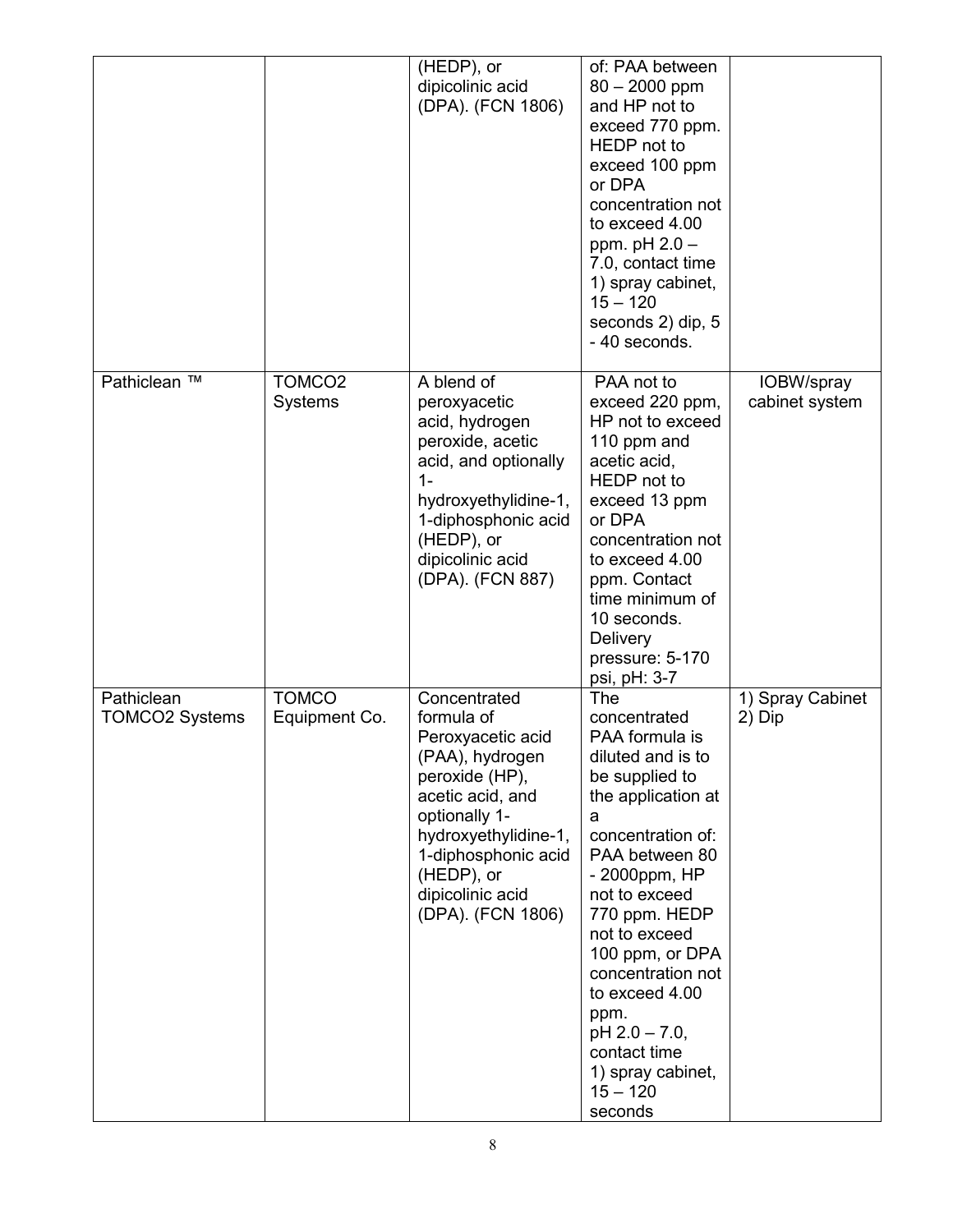|                          |                           |                                                                                                                                                                                                                                      | 2) dip, $5 - 40$                                                                                                                                                                                                                                                                                                                                                                         |                                    |
|--------------------------|---------------------------|--------------------------------------------------------------------------------------------------------------------------------------------------------------------------------------------------------------------------------------|------------------------------------------------------------------------------------------------------------------------------------------------------------------------------------------------------------------------------------------------------------------------------------------------------------------------------------------------------------------------------------------|------------------------------------|
|                          |                           |                                                                                                                                                                                                                                      | seconds.                                                                                                                                                                                                                                                                                                                                                                                 |                                    |
| Perasan MP-2             | Envirotech                | Peroxyacetic acid<br>(PAA), hydrogen<br>peroxide (HP),<br>acetic acid, and<br>optionally 1-<br>hydroxyethylidine-1,<br>1-diphosphonic acid<br>(HEDP), or<br>dipicolinic acid<br>(DPA). FCN 887                                       | PAA between<br>80-150ppm, HP<br>not to exceed<br>110 ppm. HEDP<br>not to exceed 13<br>ppm or DPA<br>concentration not<br>to exceed 4.00<br>ppm. $pH$ 3.0 $-$<br>7.0, contact time<br>between $3 - 30$<br>seconds.                                                                                                                                                                        | Spray cabinet                      |
| Perasan MP-2C            | Envirotech                | Concentrated<br>formula of<br>Peroxyacetic acid<br>(PAA), hydrogen<br>peroxide (HP),<br>acetic acid, and<br>optionally 1-<br>hydroxyethylidine-1,<br>1-diphosphonic acid<br>(HEDP) or<br>dipicolinic acid<br>(DPA). (FCN 1806)       | The<br>concentrated<br>PAA formula is<br>diluted and is to<br>be supplied to<br>the application at<br>a concentration<br>of: PAA between<br>80-2000 ppm,<br>HP not to exceed<br>770 ppm. HEDP<br>not to exceed<br>100 ppm or DPA<br>concentration not<br>to exceed 4.00<br>ppm. $pH 2.0 -$<br>7.0, contact time<br>1) spray cabinet,<br>$15 - 120$<br>seconds 2) dip, 5<br>- 40 seconds. | 1) Spray Cabinet<br>2) Dip         |
| Promoat XL™<br>Promoat ™ | Safe Foods<br>Corporation | An aqueous mixture<br>of peroxyacetic acid<br>(PAA), hydrogen<br>peroxide (HP),<br>acetic acid, 1-<br>hydroxyethylidene<br>-1,1-diphosphonic<br>acid (HEDP), and<br>optionally sulfuric<br>acid (SA). (FCN<br>1986 replaces<br>1867) | 20-2000 ppm<br>PAA, 800 ppm<br>HP, and 133<br>ppm HEDP, pH<br>Range: 2-12;<br>contact time: 0.5-<br>15 seconds for<br>spray; 0.5-120<br>seconds for<br>wash, rinse; 0.5-<br>60 seconds for<br>dip; spray<br>pressure: 5-120<br>psi                                                                                                                                                       | wash, dip, rinse,<br>spray cabinet |
| KF 27145                 | Kroff Tech                | An aqueous mixture<br>of peroxyacetic acid<br>(PAA), hydrogen<br>peroxide (HP),                                                                                                                                                      | 200-2000 ppm<br>PAA, pH Range:<br>1.0-7.0, Contact<br>Time: 1-120                                                                                                                                                                                                                                                                                                                        | wash, dip, rinse,<br>spray         |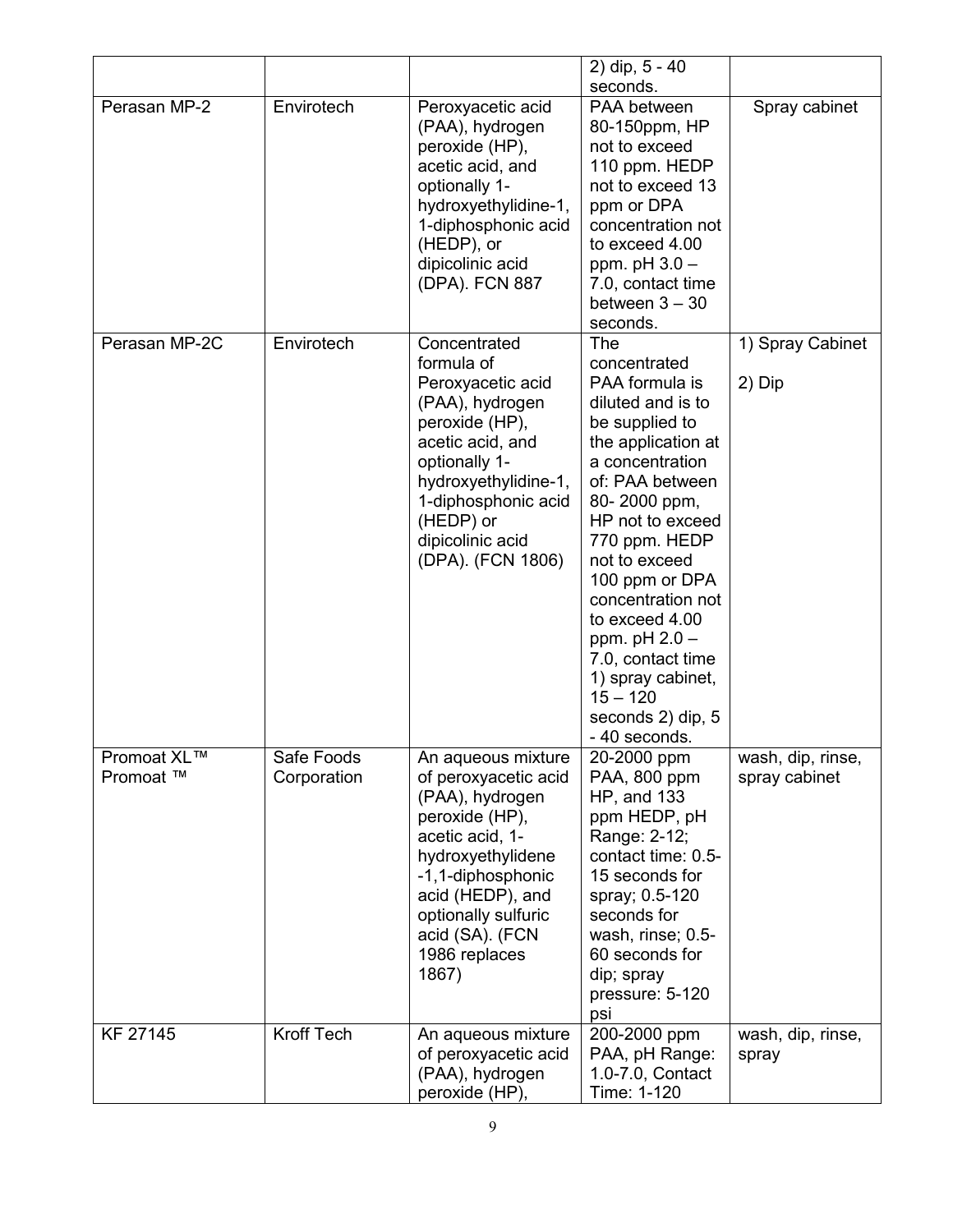| <b>Approved OFLR</b>                                      | Company                             | acetic acid, 1-<br>hydroxyethylidene-<br>1,1-diphosphonic<br>acid (HEDP), and<br>optionally sulfuric<br>acid (SA); (FCN<br>1693)<br>List of Approved Off-Line Reprocessing (OFLR) Antimicrobial Systems for Poultry<br><b>Substance</b> | seconds for<br>spray, wash,<br>rinse, and dip<br>Spray pressure:<br>5-100 psi<br><b>PPM</b>                                                                                                                                                                                                                                               | <b>Method of</b>   |
|-----------------------------------------------------------|-------------------------------------|-----------------------------------------------------------------------------------------------------------------------------------------------------------------------------------------------------------------------------------------|-------------------------------------------------------------------------------------------------------------------------------------------------------------------------------------------------------------------------------------------------------------------------------------------------------------------------------------------|--------------------|
| <b>System</b>                                             | Name/<br><b>Distributor</b>         |                                                                                                                                                                                                                                         | <b>Concentration</b>                                                                                                                                                                                                                                                                                                                      | <b>Application</b> |
| <b>Birkoside MP-2</b>                                     | Envirotech,<br>Birko Corp.          | Peroxyacetic acid<br>(PAA), hydrogen<br>peroxide (HP),<br>acetic acid, and<br>optionally 1-<br>hydroxyethylidine-1,<br>1-diphosphonic acid<br>(HEDP), or<br>dipicolinic acid<br>(DPA). (FCN 887)                                        | PAA between<br>80-150 ppm and<br>HP not to exceed<br>110 ppm. HEDP<br>not to exceed 13<br>ppm or DPA<br>concentration not<br>to exceed 4.00<br>ppm.<br>$pH$ 3.0 - 7.0,<br>contact time<br>between<br>$3 - 30$ seconds.                                                                                                                    | Spray cabinet      |
| ChemSan RBR-22<br>ChemSan RBR-XC<br><b>ChemSan RBR-XL</b> | Envirotech<br>ChemStation           | Concentrated<br>formula of<br>Peroxyacetic acid<br>(PAA), hydrogen<br>peroxide (HP),<br>acetic acid, and<br>optionally 1-<br>hydroxyethylidine-1,<br>1-diphosphonic acid<br>(HEDP), or<br>dipicolinic acid<br>(DPA). (FCN 1132)         | The<br>concentrated<br>PAA formula is<br>diluted and is to<br>be supplied to<br>the spray<br>application at a<br>concentration of:<br>PAA between<br>80-400 ppm, HP<br>not to exceed<br>385 ppm. HEDP<br>is not to exceed<br>50 ppm or DPA<br>not to exceed<br>4.00 ppm. pH 2.0<br>$-7.0$ , contact<br>time between 15<br>$-120$ seconds. | Spray              |
| Pathiclean<br>TOMCO <sub>2</sub><br><b>Systems</b>        | <b>TOMCO</b><br>Equipment<br>$Co.*$ | Concentrated<br>formula of<br>Peroxyacetic acid<br>(PAA), hydrogen<br>peroxide (HP),<br>acetic acid, and<br>optionally 1-<br>hydroxyethylidine-1,<br>1-diphosphonic acid<br>(HEDP), or                                                  | PAA not to<br>exceed 220 ppm<br>and HP not to<br>exceed 110 ppm.<br>HEDP not to<br>exceed 13 ppm<br>or DPA not to<br>exceed 4.00<br>ppm. Contact                                                                                                                                                                                          | Spray              |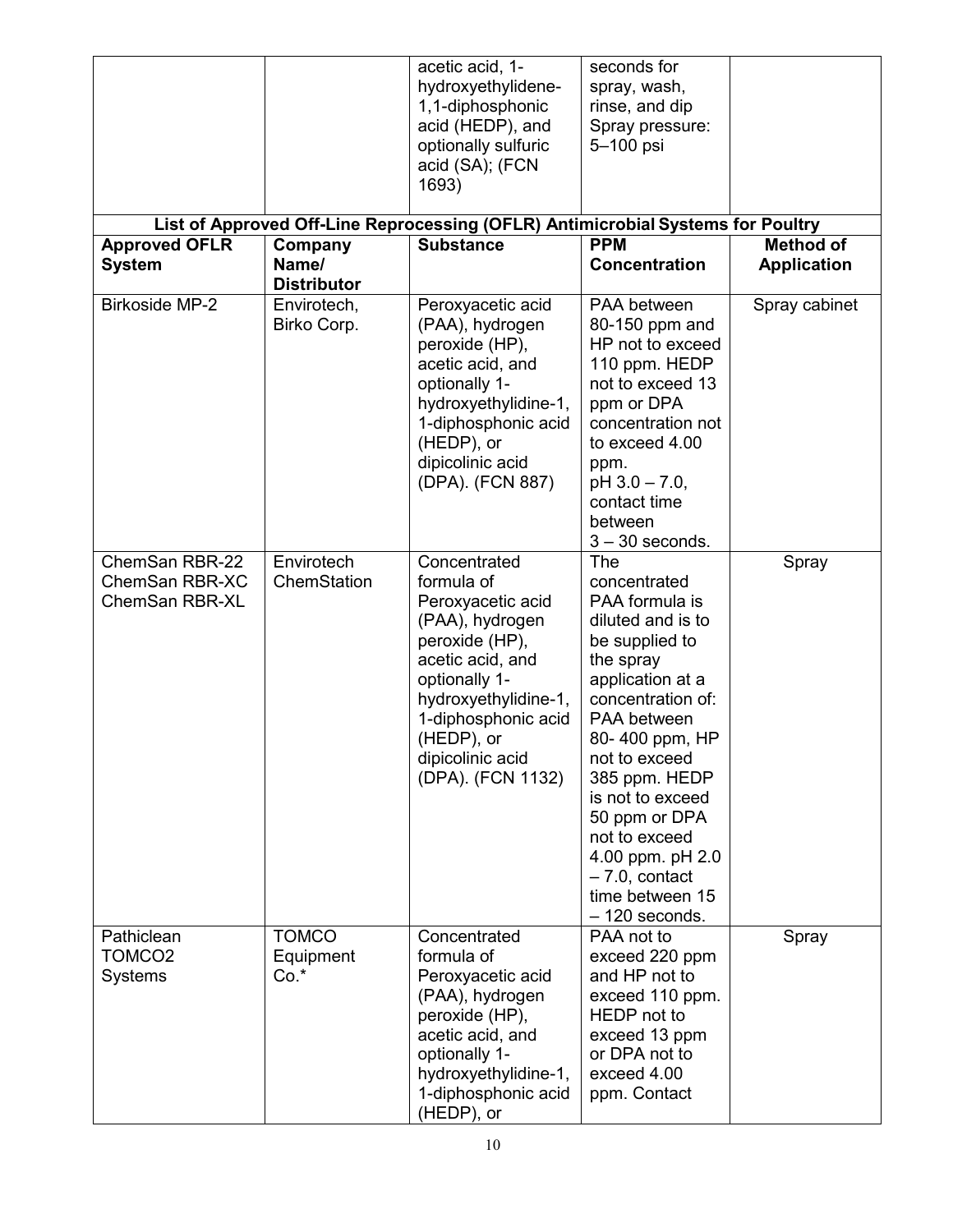|                                                    |                                                 | dipicolinic acid<br>(DPA). (FCN 887)                                                                                                                                                                                            | time 5 seconds<br>at 5-170 psi/g.                                                                                                                                                                                                                                                                                                             |                      |
|----------------------------------------------------|-------------------------------------------------|---------------------------------------------------------------------------------------------------------------------------------------------------------------------------------------------------------------------------------|-----------------------------------------------------------------------------------------------------------------------------------------------------------------------------------------------------------------------------------------------------------------------------------------------------------------------------------------------|----------------------|
| Pathiclean<br>TOMCO <sub>2</sub><br><b>Systems</b> | <b>TOMCO</b><br>Equipment Co.*                  | Concentrated<br>formula of<br>Peroxyacetic acid<br>(PAA), hydrogen<br>peroxide (HP),<br>acetic acid, and<br>optionally 1-<br>hydroxyethylidine-1,<br>1-diphosphonic acid<br>(HEDP), or<br>dipicolinic acid<br>(DPA). (FCN 1132) | The<br>concentrated<br>PAA formula is<br>diluted and is to<br>be supplied to<br>the spray<br>equipment at a<br>concentration of:<br>PAA between<br>80-400 ppm and<br>HP not to exceed<br>385 ppm. HEDP<br>not to exceed 50<br>ppm, and DPA<br>not to exceed<br>4.00 ppm. pH 2.0<br>$-7.0$ , contact<br>time of 5<br>seconds at 5-170<br>psig. | Spray                |
| Perasan MP-2                                       | Tyson Foods*                                    | Peroxyacetic acid<br>(PAA), hydrogen<br>peroxide (HP),<br>acetic acid, and<br>optionally 1-<br>hydroxyethylidine-1,<br>1-diphosphonic acid<br>(HEDP), or<br>dipicolinic acid<br>(DPA). (FCN 887)                                | PAA between<br>80-150 ppm and<br>HP not to exceed<br>110 ppm, HEDP<br>not to exceed 13<br>ppm, and DPA<br>concentration not<br>to exceed 4.00<br>ppm. $pH$ 3.0 $-$<br>7.0, contact time<br>between $3 - 30$<br>seconds.                                                                                                                       | Spray                |
| Perasan MP-2C                                      | <b>Enviro Tech</b><br>Chemical<br>Services Inc. | Concentrated<br>formula of<br>Peroxyacetic acid<br>(PAA), hydrogen<br>peroxide (HP),<br>acetic acid, and<br>optionally 1-<br>hydroxyethylidine-1,<br>1-diphosphonic acid<br>(HEDP), or<br>dipicolinic acid<br>(DPA). (FCN 1806  | The<br>concentrated<br>PAA formula is<br>diluted and is to<br>be supplied to<br>the application at<br>a concentration<br>of: PAA between<br>$80 - 2000$ ppm<br>and HP not to<br>exceed 770 ppm.<br>HEDP not to<br>exceed 100 ppm,<br>and DPA not to<br>exceed 4.00<br>ppm. $pH 2.0 -$<br>7.0, contact time<br>spray cabinet,                  | <b>Spray Cabinet</b> |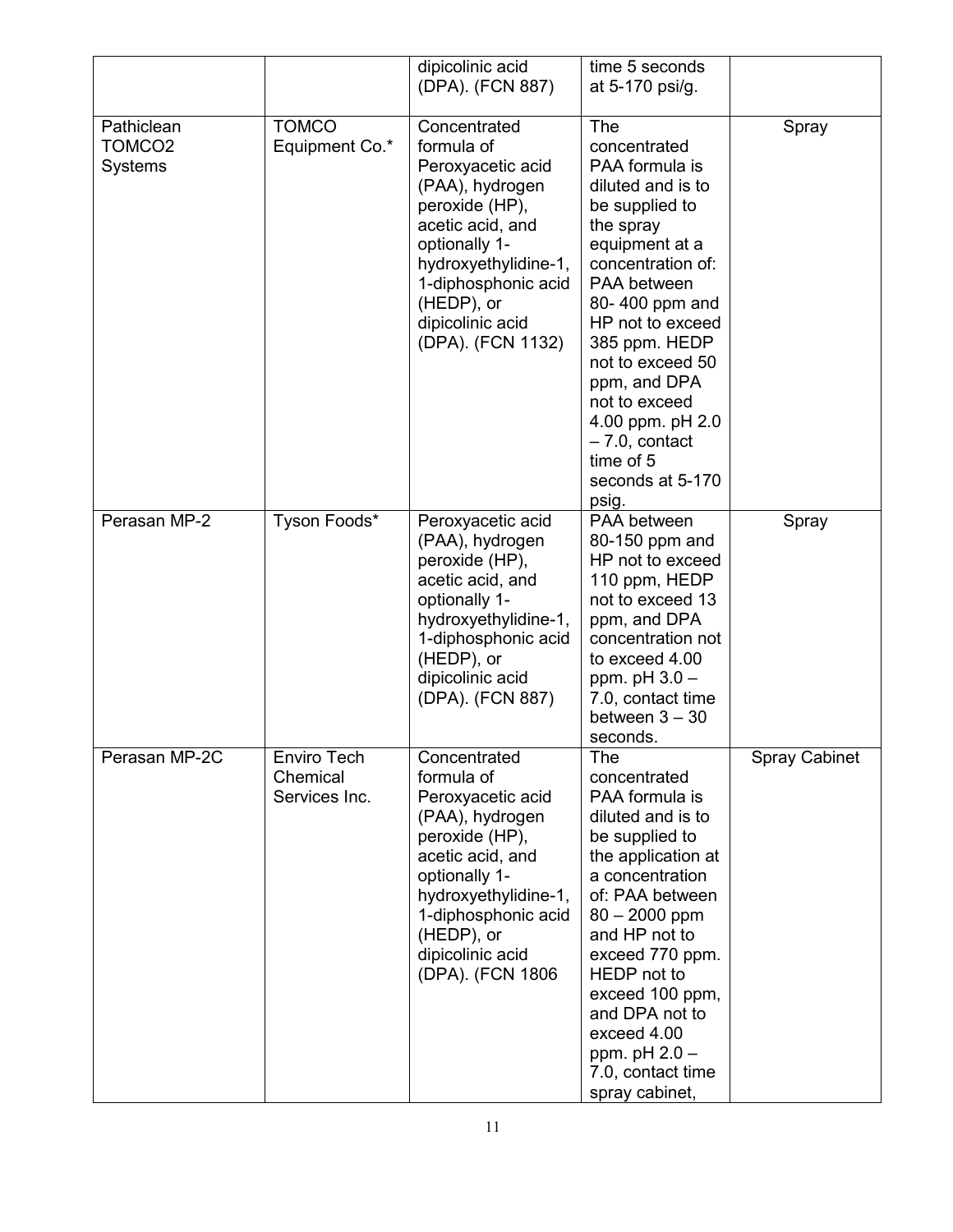|               |             |                      | between 15 -       |                   |
|---------------|-------------|----------------------|--------------------|-------------------|
|               |             |                      |                    |                   |
|               |             |                      | 120 seconds.       |                   |
| Perasan MP-2C | Envirotech  | Concentrated         | The                | Spray             |
|               |             | formula of           | concentrated       |                   |
|               |             | Peroxyacetic acid    | PAA formula is     |                   |
|               |             | (PAA), hydrogen      | diluted and is to  |                   |
|               |             | peroxide (HP),       | be supplied to     |                   |
|               |             | acetic acid, and     | the spray          |                   |
|               |             | optionally 1-        | application at a   |                   |
|               |             | hydroxyethylidine-1, | concentration of:  |                   |
|               |             | 1-diphosphonic acid  | PAA between        |                   |
|               |             | (HEDP), or           | 80-400ppm and      |                   |
|               |             |                      | HP not to exceed   |                   |
|               |             | dipicolinic acid     |                    |                   |
|               |             | (DPA). (FCN 1132)    | 385 ppm. HEDP      |                   |
|               |             |                      | not to exceed 50   |                   |
|               |             |                      | ppm or DPA         |                   |
|               |             |                      | concentration not  |                   |
|               |             |                      | to exceed 4.00     |                   |
|               |             |                      | ppm. $pH 2.0 -$    |                   |
|               |             |                      | 7.0, contact time  |                   |
|               |             |                      | between $15 -$     |                   |
|               |             |                      | 120 seconds.       |                   |
| Promoat XL™   | Safe Foods  | An aqueous mixture   | 20-2000 ppm        | wash, dip, rinse, |
| Promoat™      | Corporation | of peroxyacetic acid | PAA, 800 ppm       | spray             |
|               |             | (PAA), hydrogen      | <b>HP, and 133</b> |                   |
|               |             | peroxide (HP),       | ppm HEDP, pH       |                   |
|               |             | acetic acid, 1-      | Range: 2-12;       |                   |
|               |             | hydroxyethylidene-   | contact time: 0.5- |                   |
|               |             | 1,1-diphosphonic     | 15 seconds for     |                   |
|               |             |                      |                    |                   |
|               |             | acid (HEDP), and     | spray; 0.5-120     |                   |
|               |             | optionally sulfuric  | seconds for        |                   |
|               |             | acid (SA). (FCN      | wash, rinse; 0.5-  |                   |
|               |             | 1986 replaces FCN    | 60 seconds for     |                   |
|               |             | 1867)                | dip; spray         |                   |
|               |             |                      | pressure: 5-120    |                   |
|               |             |                      | psi                |                   |
|               |             |                      |                    |                   |

### **IV. QUESTIONS**

A. Refer questions regarding this directive to the Office of Policy and Program Development through [askFSIS](http://askfsis.custhelp.com/) or by telephone at 1-800-233-3935. When submitting a question, use the **Submit a Question** tab, and enter the following information in the fields provided:

| Subject Field:         | Enter Directive 7120.1.                                                      |
|------------------------|------------------------------------------------------------------------------|
| <b>Question Field:</b> | Enter question with as much detail as possible.                              |
| Product Field:         | Select General Inspection Policy from the drop-down menu.                    |
| Category Field:        | Select New Technology as the main category then select either Ingredients or |
|                        | Processing Aides from the drop-down menu.                                    |
| Policy Arena:          | Select Domestic (U.S.) Only from the drop-down menu.                         |

B. For labeling questions enter the following information: